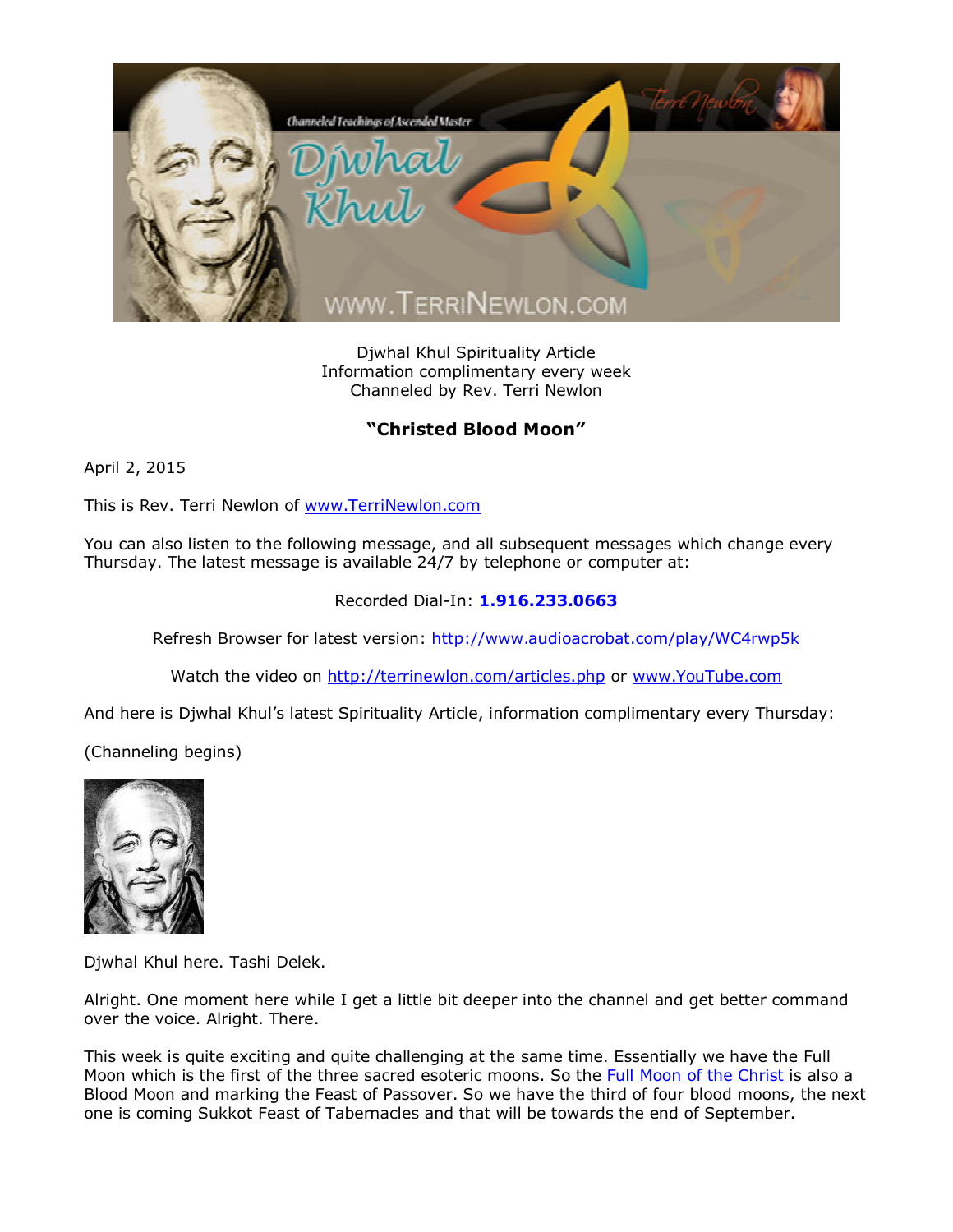When these things are affecting everyone, what is happening is more Christed consciousness is flooding the ethers. People are receiving a lot more white light essentially, which means positive energy so you can do whatever you want with the positive energy.

I would say consciously direct it. I would say "I choose safety", "I choose longevity", "I choose wellbeing", "I choose prosperity" and do what you want with it. When you use the words "I choose" you are speaking to all levels of your own higher power. When you say things like "I believe" or "I welcome" and different phrases, or "I am" even, it is declaring more in the moment but more from just the personality's level of perception. You can add them together like "I choose health. I welcome health. I am healthy." You know, if you piece them together in that kind of a sequence, then you're sort of covering all of the bases. So you can play with that as well.

I see essentially the Nation of Israel affected, which is the birth of Christianity and much more really when we look at it from a spiritual perspective, it is sort of a hub of a greater wheel that affects many other places upon the planet. Not surprisingly there is a hub to Germany for example and so on and so on. So there's really an interconnected focal point there where I see all the energy that's been going out to the spokes, now coming back to the center or the hub and that affects everyone on the planet most profoundly.

So the objective here is awaken the Christed energy within your own consciousness. It is encoded in *all* living things.

Now we do have a Full Moon of the Christ ceremony coming up that we'll celebrate Friday of this week and then the Wesak Full Moon and then finally the Full Moon of Humanity. So the next three moons are the sacred ones. I suggest that you really go deeply within and ask to be as enlightened as you possibly can be.

Alright Dear Ones. As always, thank you and my love to you.

Djwhal Khul

Channeled by Rev. Terri Newlon [www.TerriNewlon.com](http://www.terrinewlon.com/)

(Spirituality Article, Transcribed by Micheline Ralet)

Training for Modern Mystics [Channeled Teachings for Everyday Spirituality](http://www.terrinewlon.com/)

© 2015 All Rights Reserved – Terri Newlon Inc.

Join our e-newsletter and get complimentary Spirituality Articles information every week.

Continuously Upgraded custom designed long distance ethers broadcast for anyone seeking Spiritual Enlightenment. Great for World Servers. Economically priced. http://terrinewlon.com/events\_sessions.php

About Reverend Terri:

Terri Newlon is a world renowned spiritual teacher and conscious voice channel for Ascended Master Djwhal Khul. Djwhal Khul has worked through numerous channels, including Madam H.P. Blavatsky and Alice A. Bailey, and is well known to spiritual students. His work through Terri began in 1980 when she studied under Janet McClure and The Tibetan Foundation, Inc., and has resulted in an extensive online global support system of practical spiritual teachings.